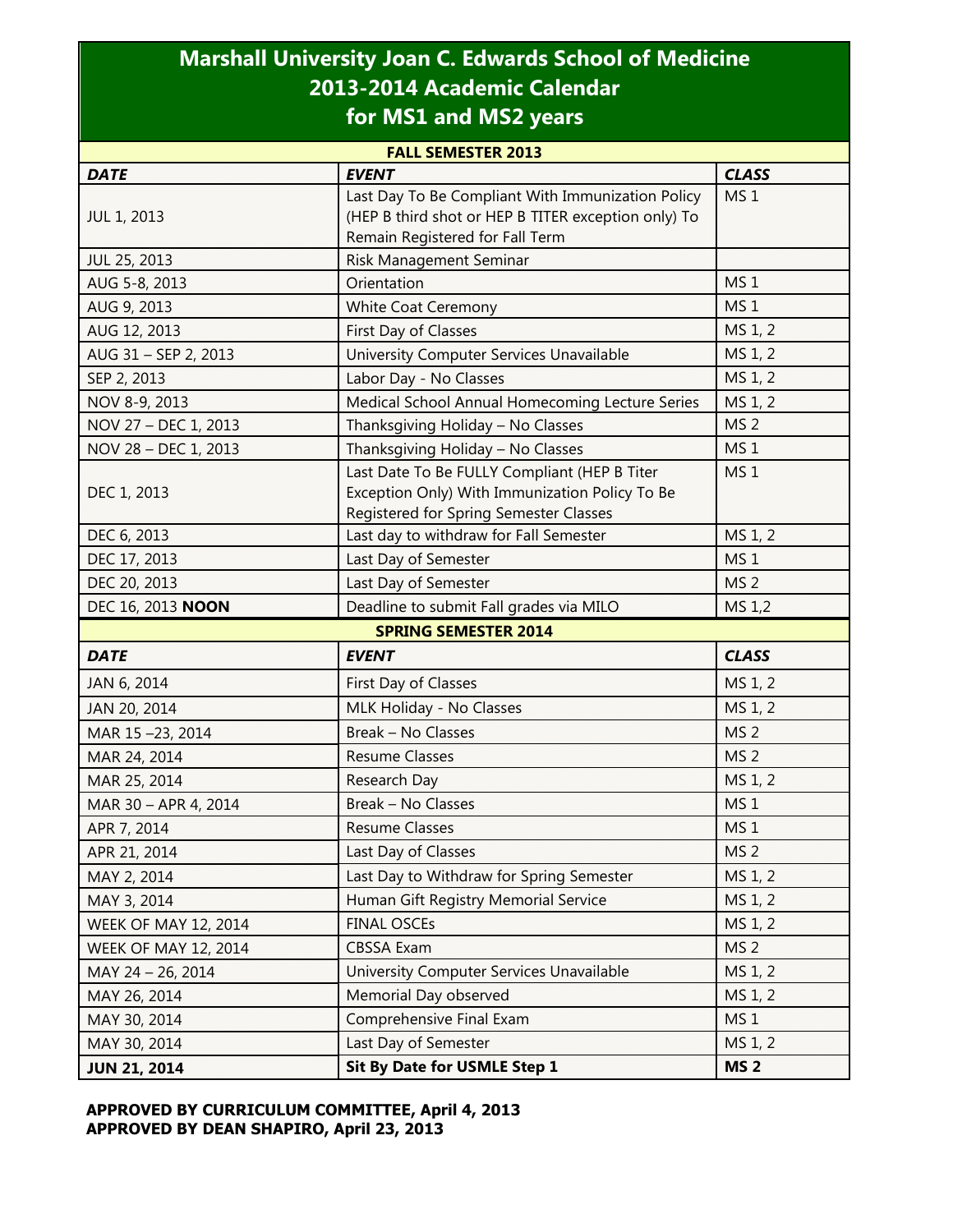| <b>Marshall University Joan C. Edwards School of Medicine</b><br>2013-2014 Academic Calendar<br>for MS 3 year |                                                      |                                                                                                                                                                                  |  |  |
|---------------------------------------------------------------------------------------------------------------|------------------------------------------------------|----------------------------------------------------------------------------------------------------------------------------------------------------------------------------------|--|--|
| <b>DATE</b>                                                                                                   | <b>EVENT</b>                                         | <b>CALENDAR NOTES</b>                                                                                                                                                            |  |  |
| <b>JUL 8, 2013</b>                                                                                            | <b>Clinical Orientation</b>                          |                                                                                                                                                                                  |  |  |
| <b>ROTATION 1</b><br>JUL 9 - AUG 30, 2013                                                                     | Block A: JUL 9 - AUG 3<br>Block B: AUG 4 - AUG 30    | <b>Risk Management Seminar</b><br>JUL 25, 2013                                                                                                                                   |  |  |
| <b>ROTATION 2</b><br>SEP 3 - OCT 25, 2013                                                                     | Block A: SEP 3 - SEP 28<br>Block B: SEP 29 - OCT 25  | University Computer Services Unavailable<br>AUG 31, 2013 - SEP 2, 2013<br>LABOR DAY --- SEP 2, 2013<br>Annual Homecoming Lecture Series<br>NOV 8 - 9, 2013 (Attendance Required) |  |  |
| <b>ROTATION 3</b><br>OCT 28 - DEC 20, 2013                                                                    | Block A: OCT 28 - NOV 23<br>Block B: NOV 24 - DEC 20 | <b>Thanksgiving Holiday</b><br>12:01 a.m., NOV 28 through<br>12:01 a.m., NOV 29                                                                                                  |  |  |
| DEC 21, 2013 - JAN 5, 2014 --- HOLIDAY BREAK                                                                  |                                                      |                                                                                                                                                                                  |  |  |
| <b>ROTATION 4</b><br>JAN 6 - FEB 28, 2014                                                                     | Block A: JAN 6 - FEB 1<br>Block B: FEB 2 - FEB 28    | Begin Scheduling for Step 2 CS and Step 2 CK                                                                                                                                     |  |  |
| <b>ROTATION 5</b><br>MAR 3 - APR 25, 2014                                                                     | Block A: MAR 3 - MAR 29<br>Block B: MAR 30 - APR 25  | Research Day --- MAR 25, 2014                                                                                                                                                    |  |  |
| APR 26 - MAY 4, 2014 --- SPRING BREAK                                                                         |                                                      |                                                                                                                                                                                  |  |  |
| May 3, 2014 --- Human Gift Registry Memorial Service                                                          |                                                      |                                                                                                                                                                                  |  |  |
| <b>ROTATION 6</b><br>MAY 5 - JUN 27, 2014                                                                     | Block A: MAY 5 - MAY 31<br>Block B: JUN 1 - JUN 27   | University Computer Services Unavailable<br>MAY 24 - 26, 2014<br>MEMORIAL DAY --- MAY 26, 2014<br>CCE EXAM WEEK OF MAY 19, 2014                                                  |  |  |